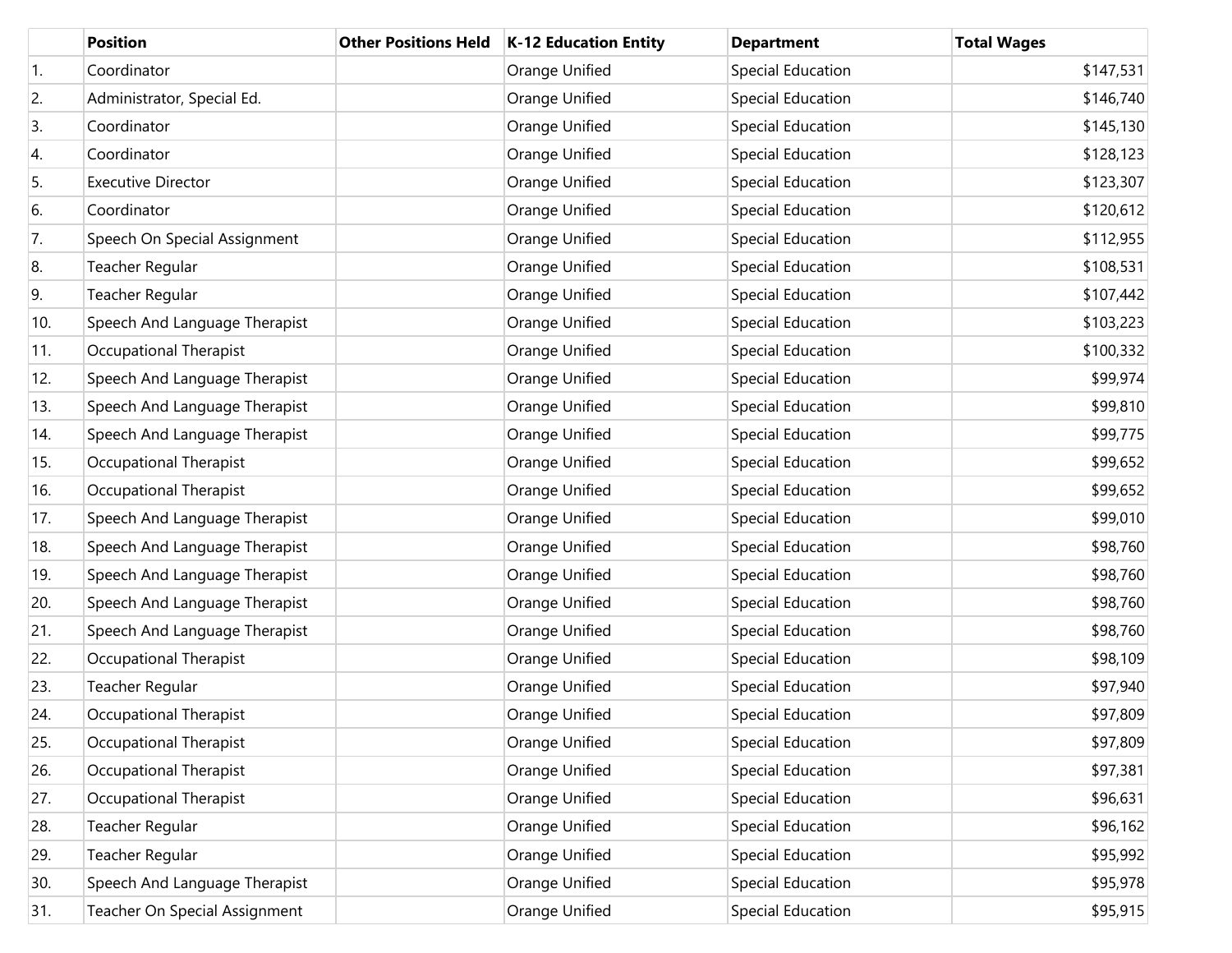| 32. | Occupational Therapist          | Orange Unified | Special Education        | \$95,265 |
|-----|---------------------------------|----------------|--------------------------|----------|
| 33. | Teacher Regular                 | Orange Unified | Special Education        | \$93,911 |
| 34. | Teacher Regular                 | Orange Unified | Special Education        | \$93,911 |
| 35. | Teacher Regular                 | Orange Unified | Special Education        | \$93,435 |
| 36. | Speech And Language Therapist   | Orange Unified | Special Education        | \$92,834 |
| 37. | Teacher Regular                 | Orange Unified | Special Education        | \$92,235 |
| 38. | Speech And Language Therapist   | Orange Unified | Special Education        | \$90,193 |
| 39. | Speech And Language Therapist   | Orange Unified | Special Education        | \$89,760 |
| 40. | Speech And Language Therapist   | Orange Unified | Special Education        | \$87,211 |
| 41. | Speech And Language Therapist   | Orange Unified | Special Education        | \$85,703 |
| 42. | Coordinator                     | Orange Unified | Special Education        | \$84,926 |
| 43. | Teacher Regular                 | Orange Unified | Special Education        | \$83,796 |
| 44. | Counselor                       | Orange Unified | Special Education        | \$83,233 |
| 45. | Teacher Regular                 | Orange Unified | Special Education        | \$82,776 |
| 46. | <b>Instructional Specialist</b> | Orange Unified | Special Education        | \$81,853 |
| 47. | Speech And Language Therapist   | Orange Unified | Special Education        | \$79,113 |
| 48. | Speech And Language Therapist   | Orange Unified | Special Education        | \$79,091 |
| 49. | Speech And Language Therapist   | Orange Unified | Special Education        | \$79,008 |
| 50. | Teacher Regular                 | Orange Unified | Special Education        | \$78,773 |
| 51. | Teacher Regular                 | Orange Unified | Special Education        | \$78,725 |
| 52. | <b>Executive Secretary I</b>    | Orange Unified | Special Education        | \$77,946 |
| 53. | Counselor                       | Orange Unified | Special Education        | \$77,397 |
| 54. | Counselor                       | Orange Unified | <b>Special Education</b> | \$76,511 |
| 55. | Teacher Regular                 | Orange Unified | Special Education        | \$76,025 |
| 56. | Speech And Language Therapist   | Orange Unified | Special Education        | \$74,031 |
| 57. | Speech And Language Therapist   | Orange Unified | Special Education        | \$74,031 |
| 58. | <b>Executive Director</b>       | Orange Unified | <b>Special Education</b> | \$71,842 |
| 59. | Speech And Language Therapist   | Orange Unified | <b>Special Education</b> | \$71,688 |
| 60. | Speech And Language Therapist   | Orange Unified | <b>Special Education</b> | \$71,457 |
| 61. | Speech And Language Therapist   | Orange Unified | <b>Special Education</b> | \$71,331 |
| 62. | Counselor                       | Orange Unified | <b>Special Education</b> | \$70,259 |
| 63. | Counselor                       | Orange Unified | <b>Special Education</b> | \$70,259 |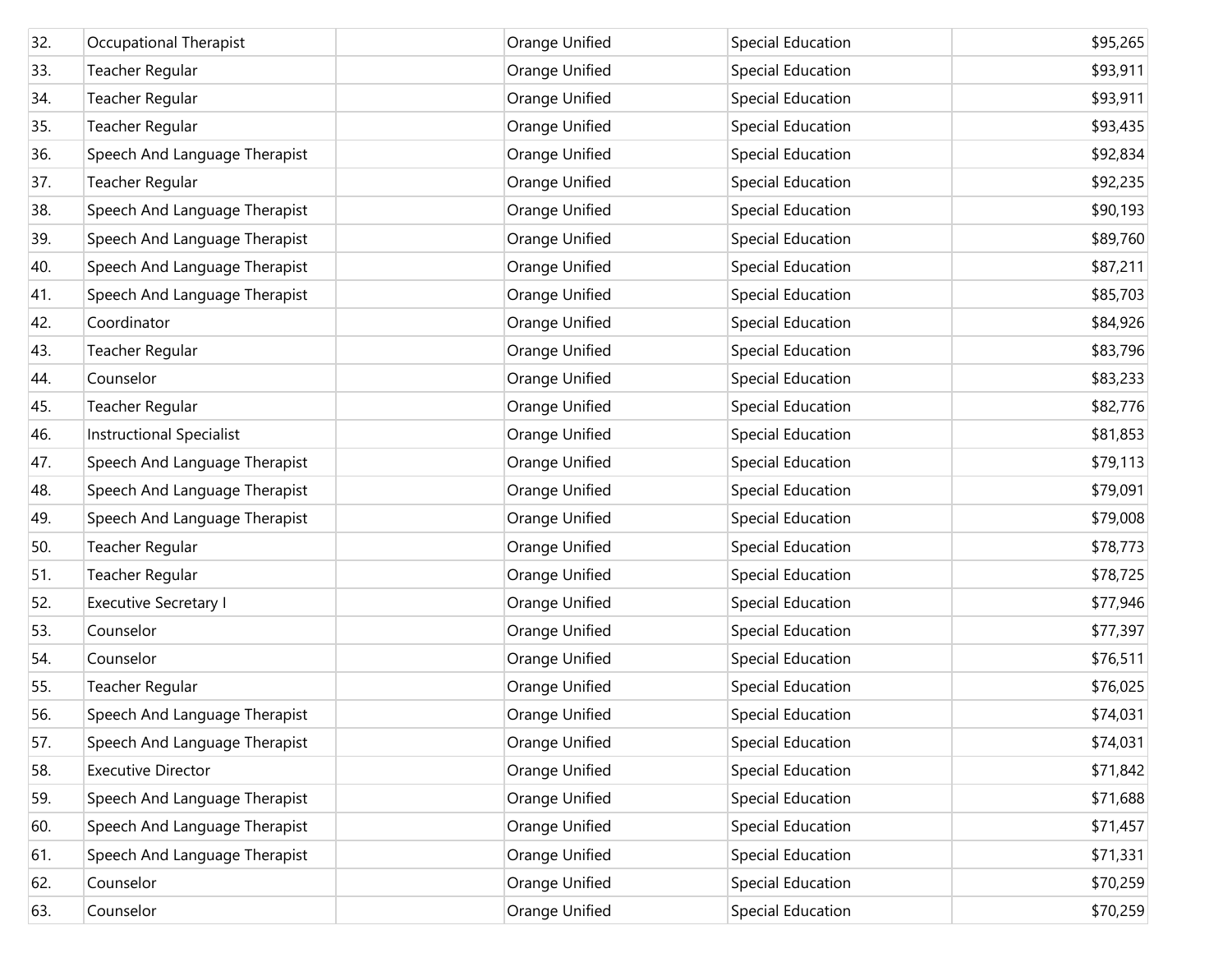| 64. | Speech And Language Therapist        | Orange Unified | Special Education        | \$70,166 |
|-----|--------------------------------------|----------------|--------------------------|----------|
| 65. | Speech And Language Therapist        | Orange Unified | Special Education        | \$69,226 |
| 66. | Speech And Language Therapist        | Orange Unified | Special Education        | \$68,988 |
| 67. | Speech And Language Therapist        | Orange Unified | Special Education        | \$68,988 |
| 68. | Information System Specialist        | Orange Unified | Special Education        | \$68,233 |
| 69. | Speech And Language Therapist        | Orange Unified | Special Education        | \$66,724 |
| 70. | Categorical Accountant               | Orange Unified | Special Education        | \$66,632 |
| 71. | Counselor                            | Orange Unified | Special Education        | \$66,226 |
| 72. | Teacher Regular                      | Orange Unified | Special Education        | \$66,083 |
| 73. | Speech And Language Therapist        | Orange Unified | Special Education        | \$64,632 |
| 74. | Speech And Language Therapist        | Orange Unified | Special Education        | \$64,538 |
| 75. | Counselor                            | Orange Unified | Special Education        | \$63,987 |
| 76. | Counselor                            | Orange Unified | Special Education        | \$63,987 |
| 77. | Speech And Language Therapist        | Orange Unified | Special Education        | \$62,306 |
| 78. | Speech And Language Therapist        | Orange Unified | Special Education        | \$59,993 |
| 79. | <b>Technology Support Specialist</b> | Orange Unified | Special Education        | \$58,871 |
| 80. | Office Manager                       | Orange Unified | Special Education        | \$57,261 |
| 81. | Teacher Regular                      | Orange Unified | Special Education        | \$57,219 |
| 82. | Speech And Language Therapist        | Orange Unified | Special Education        | \$52,984 |
| 83. | <b>Behavior Support Asst Trainer</b> | Orange Unified | Special Education        | \$52,428 |
| 84. | Speech And Language Therapist        | Orange Unified | Special Education        | \$51,796 |
| 85. | Sp/Lang Pathology Assistant          | Orange Unified | Special Education        | \$51,727 |
| 86. | Speech And Language Therapist        | Orange Unified | Special Education        | \$50,032 |
| 87. | Occupational Therapist               | Orange Unified | Special Education        | \$50,012 |
| 88. | Speech And Language Therapist        | Orange Unified | Special Education        | \$48,539 |
| 89. | Speech And Language Therapist        | Orange Unified | Special Education        | \$46,236 |
| 90. | <b>Behavior Support Asst Trainer</b> | Orange Unified | Special Education        | \$44,074 |
| 91. | Speech And Language Therapist        | Orange Unified | Special Education        | \$42,626 |
| 92. | Occupational Therapist               | Orange Unified | <b>Special Education</b> | \$42,388 |
| 93. | Special Education Coach              | Orange Unified | <b>Special Education</b> | \$40,219 |
| 94. | Speech And Language Therapist        | Orange Unified | <b>Special Education</b> | \$40,105 |
| 95. | <b>Behavior Support Assistant</b>    | Orange Unified | <b>Special Education</b> | \$38,855 |